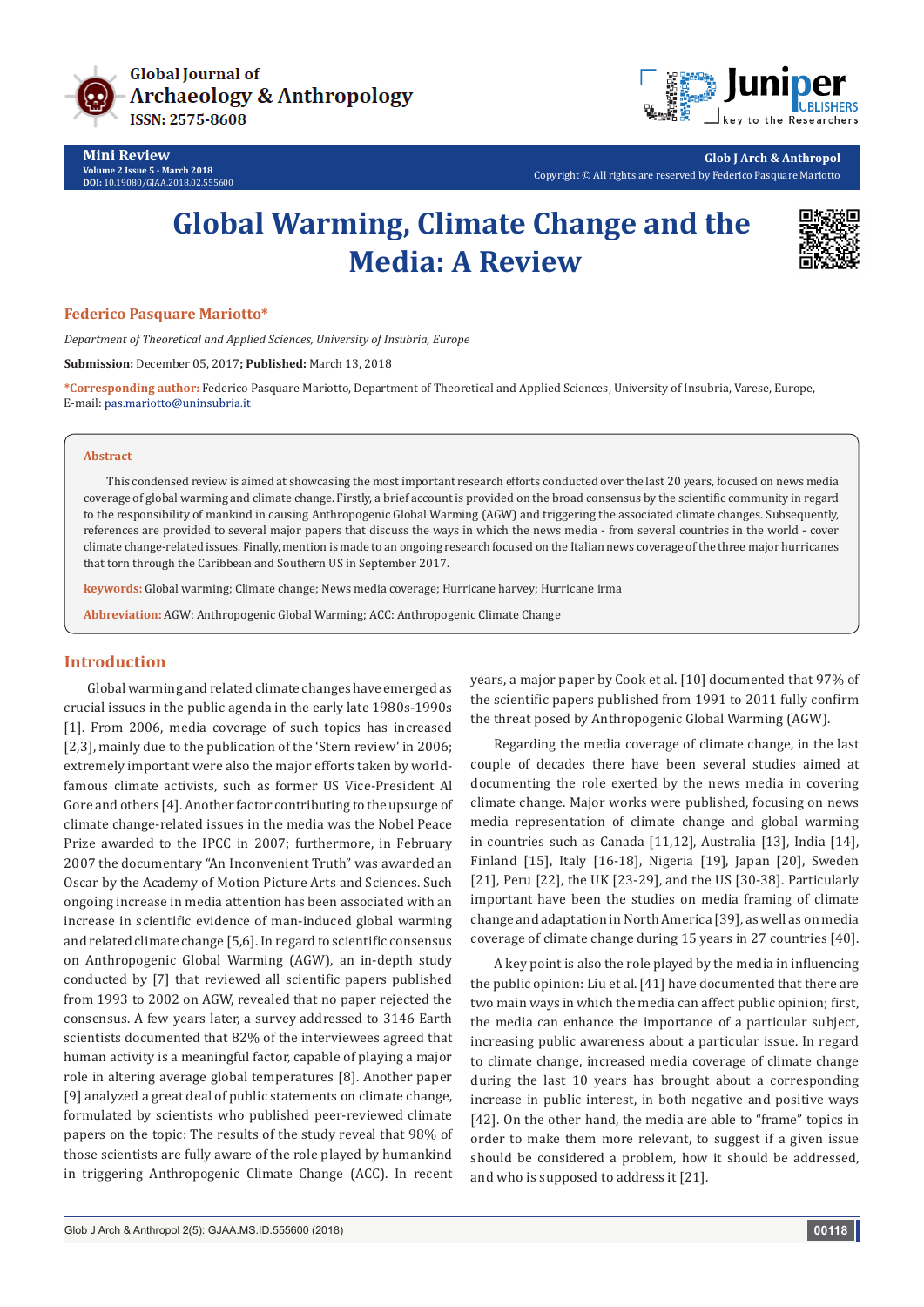To complement the present condensed review, I wish to present a research that is in progress [43], and that follows up on previous works by Pasquare Mariotto & Pozzetti [16], PasquaréMariotto & Oppizzi [17], and Pasquare Mariotto & Venturini [18]. This research uses a combination of a qualitative and a quantitative, software-based approach to document how the Italian news media has covered three major climate events that struck the Caribbean, the Southern US and Mexico between August 25 and the end of September 2017. Hurricanes Harvey, Irma and Maria wrought unprecedented havoc to an extremely wide area; millions of people were affected, damage was immense and there was major loss of life. My present research is aimed at determining whether the Italian news media discussed not only the catastrophic events as they unfolded, but also the implications of the three hurricanes in terms of global warming and climate change. In order to conduct my content analysis, I chose two major Italian newspapers, *La Repubblica* and *Corrieredella Sera*, regarded as representing the "elite media" in Italy, as defined in McCombs [44]. Preliminary results of the research have enabled me to document that, just like was assessed by *Pasquaré Mariotto* & *Oppizzi* [17] the two news papers seem to have different "agenda settings": The coverage by *La Repubblica* appears to be more focused on the possible connection between climate change and the three, back-to-back hurricanes. On the contrary, *Corrieredella* Sera does not seem to place much emphasis on the possible connection between climate change and the huge climate events. The study will be completed with a comparison with the coverage of the three hurricanes by two UK news outlets, the *Times* and the *Guardian*, respectively. The overall purpose is to define if and how these two major news media highlighted the connection between Harvey, Irma, Maria and climate change [45].

#### **References**

- 1. Weart SR (2003) The Discovery of Global Warming. Mass Harvard University Press, England.
- 2. [Holt D, Barkemeyer R \(2012\) Media coverage of sustainable](http://onlinelibrary.wiley.com/doi/10.1002/sd.460/abstract)  [development issues-attention cycles or punctuated equilibrium?](http://onlinelibrary.wiley.com/doi/10.1002/sd.460/abstract)  [Sustainable Development 20\(1\): 1-17.](http://onlinelibrary.wiley.com/doi/10.1002/sd.460/abstract)
- 3. Boykoff MT, Mansfield M (2008) Ye Olde Hot Aire: reporting on human contributions to climate change in the UK tabloid press, Environmental Research Letters 3(2): 1-8.
- 4. Boykoff MT, Goodman MK (2009) Conspicuous redemption? Reflections on the promises and perils of the celebritization of climate change. Geoforum 40(3): 395-406.
- 5. Intergovernmental Panel on Climate Change (2007) Climate Change 2007: The Physical Science Basis. In: Solomon S, Qin D, et al. (Eds.), Contribution of Working Group I to the Fourth Assessment Report of the Intergovernmental Panel on Climate Change, Cambridge University Press, UK.
- 6. Intergovernmental Panel on Climate Change (2014) Climate change 2014: impacts, adaptation and vulnerability. In: Field CB, Barros VR, et al. (Eds.), Summary for Policy Makers. Contribution of Working Group II to the Fifth Assessment Report of the Intergovernmental Panel on Climate Change. Cambridge University Press, UK, p. 1-32.
- 7. [Oreskes N \(2004\) Beyond the ivory tower. The scientific consensus on](https://www.ncbi.nlm.nih.gov/pubmed/15576594)  [climate change. Science 306\(5702\): 1686.](https://www.ncbi.nlm.nih.gov/pubmed/15576594)
- 8. [Doran P, Zimmerman M \(2009\) Examining the scientific consensus on](http://onlinelibrary.wiley.com/doi/10.1029/2009EO030002/abstract)  [climate change. Eos, Transactions American Geophysical Union 90\(3\):](http://onlinelibrary.wiley.com/doi/10.1029/2009EO030002/abstract)  [22–23.](http://onlinelibrary.wiley.com/doi/10.1029/2009EO030002/abstract)
- 9. [Anderegg WR, Prall JW, Harold J, Schneider SH \(2010\) Expert credibility](http://www.pnas.org/content/107/27/12107)  [in climate change. Proceedings of the National Academy of Sciences](http://www.pnas.org/content/107/27/12107)  [107\(27\): 12107-12109.](http://www.pnas.org/content/107/27/12107)
- 10. Cook J, Nuccitelli D, Green SA, [Richardson M, Winkler B, et al. \(2013\)](http://iopscience.iop.org/article/10.1088/1748-9326/8/2/024024/meta)  [Quantifying the consensus on anthropogenic global warming in the](http://iopscience.iop.org/article/10.1088/1748-9326/8/2/024024/meta)  scientific literature. [Environmental Research Letters 8\(2\)](http://iopscience.iop.org/article/10.1088/1748-9326/8/2/024024/meta)
- 11. Ahchong K, Dodds R (2012) Anthropogenic climate change coverage in two Canadian newspapers. In: Toronto Star and the Globe and Mail from 1988 to 2007. Environmental Science and Policy 15(1): 48-59.
- 12. [Young N, Dugas E \(2011\) Representations of Climate Change in](http://onlinelibrary.wiley.com/doi/10.1111/j.1755-618X.2011.01247.x/abstract)  [Canadian National Print Media. In: The Banalization of Global Warming.](http://onlinelibrary.wiley.com/doi/10.1111/j.1755-618X.2011.01247.x/abstract)  [Canadian Review of Sociology/Revue canadienne de sociologie 48\(1\):](http://onlinelibrary.wiley.com/doi/10.1111/j.1755-618X.2011.01247.x/abstract)  [1-22.](http://onlinelibrary.wiley.com/doi/10.1111/j.1755-618X.2011.01247.x/abstract)
- 13. [Farbotko C \(2005\) Tuvalu and Climate Change: Constructions](http://onlinelibrary.wiley.com/doi/10.1111/j.0435-3684.2005.00199.x/abstract)  [of Environmental Displacement in the Sydney Morning Herald.](http://onlinelibrary.wiley.com/doi/10.1111/j.0435-3684.2005.00199.x/abstract)  [GeografiskaAnnaler: Series B.Human Geography 87\(4\): 279-293.](http://onlinelibrary.wiley.com/doi/10.1111/j.0435-3684.2005.00199.x/abstract)
- 14. Boykoff MT (2010) Indian media representations of climate change in a threatened journalistic ecosystem. Climatic Change 99: 17-25.
- 15. Lyytimäki J (2011) Mainstreaming climate policy: the role of media coverage in Finland. Mitigation and Adaptation Strategies for Global Change 16(6): 649-661.
- 16. PasquaréMariotto F, Pozzetti M (2007) Geological hazards, disasters and the media: the Italian case study. Quaternary International 173: 166-171.
- 17. PasquaréMariotto F, Oppizzi P (2012) How do the media affect public perception of climate change and geohazards ? An Italian case study. Global and Planetary Change 90: 152-157.
- 18. [Mariotto PF, Venturini \(2017\) 2014, the "year without a summer" in](https://ideas.repec.org/a/spr/endesu/v19y2017i4d10.1007_s10668-016-9805-8.html)  [Italy: news media coverage and implications for the climate change](https://ideas.repec.org/a/spr/endesu/v19y2017i4d10.1007_s10668-016-9805-8.html)  [debate. Environment, Development Sustainability 19\(4\): 1367-1380.](https://ideas.repec.org/a/spr/endesu/v19y2017i4d10.1007_s10668-016-9805-8.html)
- 19. [Batta HE, Ashong AC, Bashir AS \(2013\) Press Coverage of Climate](http://www.ccsenet.org/journal/index.php/jsd/article/view/24044)  [Change Issues in Nigeria and Implications for Public Participation](http://www.ccsenet.org/journal/index.php/jsd/article/view/24044)  [Opportunities. Journal of Sustainable Development 6\(2\): 56-69.](http://www.ccsenet.org/journal/index.php/jsd/article/view/24044)
- 20. [Sampei Y, Aoyagi-Usui M \(2009\) Mass-media coverage, its influence](https://www.cabdirect.org/cabdirect/abstract/20093157355)  [on public awareness of climate-change issues, and implications for](https://www.cabdirect.org/cabdirect/abstract/20093157355)  [Japan's national campaign to reduce greenhouse gas emissions. Global](https://www.cabdirect.org/cabdirect/abstract/20093157355)  [Environmental Change 19\(2\): 203-212.](https://www.cabdirect.org/cabdirect/abstract/20093157355)
- 21. [Asplund T, Hjerpe M, Wibeck V \(2013\) Framings and coverage of](http://www.diva-portal.org/smash/record.jsf?pid=diva2%3A548631&dswid=article)  [climate change in Swedish specialized farming magazines. Climatic](http://www.diva-portal.org/smash/record.jsf?pid=diva2%3A548631&dswid=article)  [Change 117\(1-2\): 197-209.](http://www.diva-portal.org/smash/record.jsf?pid=diva2%3A548631&dswid=article)
- 22. [Takahashi B, Meisner M \(2013\) Climate change in Peruvian](http://journals.sagepub.com/doi/abs/10.1177/0963662511431204)  [newspapers: The role of foreign voices in a context of vulnerability.](http://journals.sagepub.com/doi/abs/10.1177/0963662511431204)  [Public Understanding of Science 22\(4\): 427-442.](http://journals.sagepub.com/doi/abs/10.1177/0963662511431204)
- 23. [Taylor N, Nathan S \(2002\) How Science Contributes to Environmental](https://link.springer.com/article/10.1023/A%3A1020762813548)  [Reporting in British Newspapers: A Case Study of the Reporting of](https://link.springer.com/article/10.1023/A%3A1020762813548)  [Global Warming and Climate Change. The Environmentalist 22\(4\):](https://link.springer.com/article/10.1023/A%3A1020762813548)  [325-331.](https://link.springer.com/article/10.1023/A%3A1020762813548)
- 24. [Carvalho A, Burgess J \(2005\) Cultural circuits of climate change in UK](https://www.ncbi.nlm.nih.gov/pubmed/16506975)  [broad sheet newspapers, 1985-2003. Risk Anal 25\(6\): 1457-1469.](https://www.ncbi.nlm.nih.gov/pubmed/16506975)
- 25. [Carvalho A \(2007\) Ideological cultures and media discourses on](http://journals.sagepub.com/doi/abs/10.1177/0963662506066775)  [scientific knowledge: Re-reading news on climate change. Public](http://journals.sagepub.com/doi/abs/10.1177/0963662506066775)  [Understanding of Science 16\(2\): 223-243.](http://journals.sagepub.com/doi/abs/10.1177/0963662506066775)